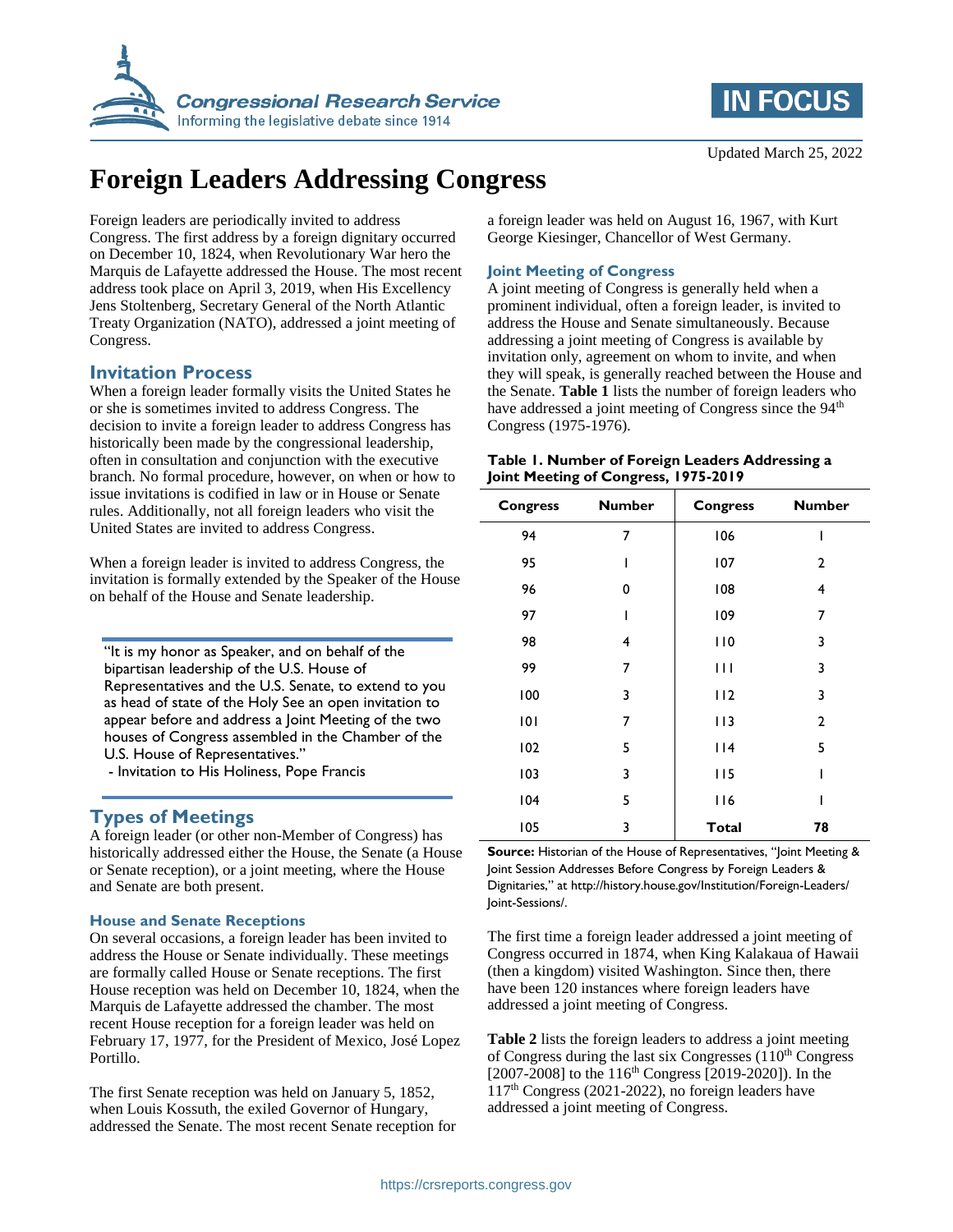### <span id="page-1-0"></span>**Table 2. Addresses by Foreign Leaders to a Joint Meeting of Congress**

#### 110th to 116th Congresses

| Date       | Foreign Leader                                                                         |
|------------|----------------------------------------------------------------------------------------|
| 3/7/2007   | King Abdullah II Bin Al Hussein<br>Hashemite Kingdom of Jordan                         |
| 11/7/2007  | President Nicolas Sarkozy<br>French Republic                                           |
| 4/30/2008  | Prime Minister Bertie Ahern<br>Ireland                                                 |
| 3/4/2009   | Prime Minister Gordon Brown<br>United Kingdom of Great Britain and Northern<br>Ireland |
| 11/3/2009  | Chancellor Dr. Angela Merkel<br>Federal Republic of Germany                            |
| 5/20/2010  | President Felipe Calderón Hinojosa<br>Mexico                                           |
| 3/9/2011   | Prime Minister Julia Gillard<br>Australia                                              |
| 3/24/2011  | Prime Minister Binyamin Netanyahu<br>Israel                                            |
| 10/13/2011 | President Lee Myung-bak<br>Republic of Korea                                           |
| 5/8/2013   | President Park Geun Hye<br>Republic of Korea                                           |
| 9/18/2014  | President Petro Poroshenko,<br>Ukraine                                                 |
| 3/3/2015   | Prime Minister Binyamin Netanyahu,<br>Israel                                           |
| 3/25/2015  | President Mohammad Ashraf Ghani,<br>Islamic Republic of Afghanistan                    |
| 4/29/2015  | Prime Minister Shinzō Abe,<br>Japan                                                    |
| 9/24/2015  | His Holiness Pope Francis<br>Holy See of Rome                                          |
| 6/8/2016   | Prime Minister Narendra Modi<br>Republic of India                                      |
| 4/25/2018  | <b>President Emmanuel Macron</b><br>France                                             |

| <b>Date</b> | <b>Foreign Leader</b>                                                           |
|-------------|---------------------------------------------------------------------------------|
| 4/3/2019    | Secretary General Jens Stoltenberg<br>North Atlantic Treaty Organization (NATO) |

**Source:** Historian of the House of Representatives, "Joint Meeting & Joint Session Addresses Before Congress by Foreign Leaders & Dignitaries," at http://history.house.gov/Institution/Foreign-Leaders/ Joint-Sessions/.

Since 1809, most joint meetings of Congress to hear addresses by foreign leaders have been held in the Hall of the House. For example, **[Figure 1](#page-1-1)** shows Islamic Republic of Afghanistan President Mohammad Ashraf Ghani addressing a joint meeting of Congress on March 25, 2015.

#### <span id="page-1-1"></span>**Figure 1. President Mohammad Ashraf Ghani, Islamic Republic of Afghanistan Addressing a Joint Meeting of Congress**

March 25, 2015



**Source:** C-SPAN, "Afghan President Ashraf Ghani Address to Joint Meeting of Congress," March 25, 2015, at http://www.c-span.org/ video/?324977-2/afghan-president-ashraf-ghani-address-joint-meetingcongress.

#### **Video Address to an Informal Meeting of Congress**

On at least one occasion, a foreign leader has addressed an informal meeting of Members of the House and Senate by video, without a formal joint meeting of Congress. On March 16, 2022, Ukraine's President Volodymyr Zelenskyy addressed Members of the House and Senate by a video broadcast to the Congressional Auditorium in the Capitol Visitor Center.

**Jacob R. Straus**, Specialist on the Congress

**IF10211**